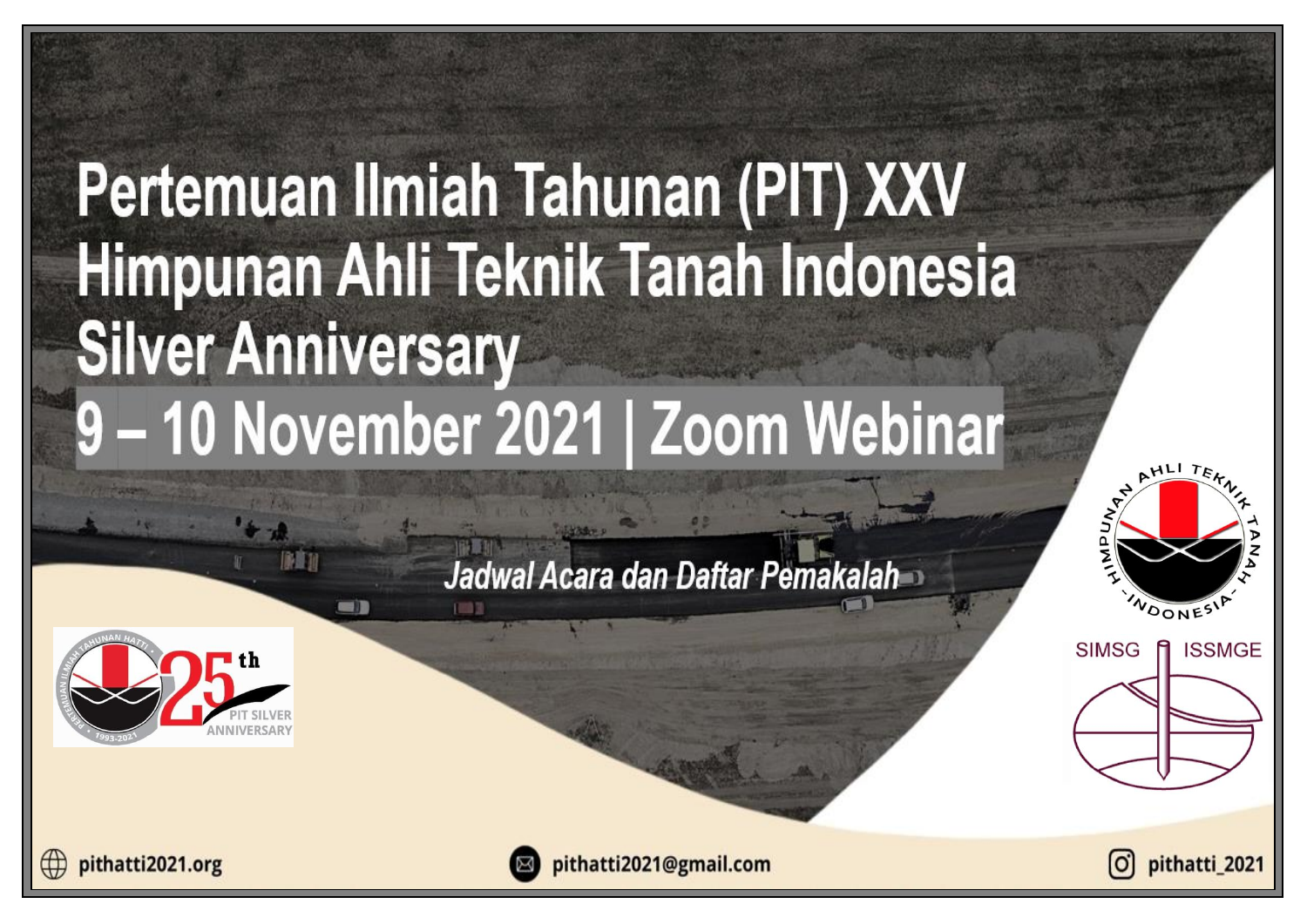Day 1: Tuesday, 9 November 2021

| <b>Session</b>                                           | <b>Time</b>              | Duration, h:m | <b>Topic / Speaker</b>                                                                                                                                                      | <b>MC / Moderator</b>                |
|----------------------------------------------------------|--------------------------|---------------|-----------------------------------------------------------------------------------------------------------------------------------------------------------------------------|--------------------------------------|
| Registration                                             | 07:00<br>08:00<br>$\sim$ | 01:00         | Registration & Tayangan Iklan                                                                                                                                               | Secretariat                          |
| <b>Welcoming Remarks</b>                                 | 08:00<br>08:05<br>$\sim$ | 00:05         | Chairman of Committee - PIT XXIV                                                                                                                                            | Dr. Aksan Kawanda                    |
| <b>Welcoming Remarks and</b><br><b>HATTI's report</b>    | $08:05 -$<br>08:20       | 00:15         | HATTI President: Prof. Widjojo Adhi Prakoso                                                                                                                                 |                                      |
| <b>Welcoming Remarks</b>                                 | 08:20<br>08:30           | 00:10         | Chairman of Indonesian Academy of Science: Prof. Dr. Satryo S. Brodjonegoro                                                                                                 | Prof. Widjojo Adi Prakoso            |
| PIT XXV Opening                                          | 08:30<br>08:55           | 00:25         | Opening dan Special Keynote - Kementerian PUPR                                                                                                                              |                                      |
| <b>Welcoming Remarks and</b><br><b>Keynote Session 1</b> | 08:55<br>9:35            | 0:40          | Keynote Speaker 1: "Seismic Interaction Adjacent Tall Buildings with Underground<br>Structures" - Youssef M. A. Hashash-Illinois University                                 |                                      |
|                                                          | $09:35 -$<br>10:15       | 0:40          | Keynote Speaker 2 : "Promoting Widespread Application of Seismic Ground Motion for<br>Evaluation and Retrofit of Existing Buildings in Indonesia" Prof. Masyhur Irsyam, ITB | Prof. Widjojo Adi Prakoso            |
|                                                          | $10:15 -$<br>10:55       | 0:40          | Keynote Speaker 3: "Analysis of void redistribution and delayed flow failure associated<br>with liquefaction during earthquakes" Prof. Susumu lai, FLIP consortium          |                                      |
|                                                          | 10:55<br>11:15           | 0:20          | <b>Discussion</b>                                                                                                                                                           |                                      |
| <b>Iklan</b>                                             | 11:15<br>11:20           | 0:05          | <b>Iklan</b>                                                                                                                                                                |                                      |
| <b>Technical Session</b>                                 | 11:20<br>11:40           | 0:20          | Technical session 01 PT. Promisco Sinergi Indonesia                                                                                                                         | <b>MC</b>                            |
|                                                          | 11:40<br>12:00           | 0:20          | <b>Technical session 02 PT. Geotekindo</b>                                                                                                                                  |                                      |
| Iklan + ISOMA                                            | $12:00$ $-$<br>13:05     | 1:05          | Iklan+ISOMA                                                                                                                                                                 |                                      |
|                                                          | $13:05 -$<br>13:45       | 0:40          | Keynote Speaker 4 : "Geotechnical Aspects on Tunnel Engineering Construction of<br>Jakarta-Bandung High-Speed-Rail" Prof. I Wayan Sengara, ITB                              |                                      |
| <b>Keynote Speech Session 2</b>                          | $13:45 -$<br>14:25       | 0:40          | Keynote Speaker 5: "Trenchless Technology for Urban Development" - Keh-Jian Shou<br>(ISSMGE Asia-VP) National Chung-Hsing University                                        | Prof. Agus Setyo Muntohar            |
|                                                          | $14:25 -$<br>15:05       | 0:40          | Keynote Speaker 6: "Biopolymer-based Soil Treatment (BPST) - A Bio-Geotechnical<br>Implementation for Sustainable Development" - Prof. Ilhan Chang-Ajou University          |                                      |
|                                                          | 15:05<br>15:20           | 0:15          | <b>Discussion</b>                                                                                                                                                           |                                      |
| <b>Iklan</b>                                             | 15:25<br>15:20           | 0:05          | <b>Iklan</b>                                                                                                                                                                |                                      |
| <b>Special Lecture</b>                                   | $15:25 -$<br>16:05       | 0:40          | Special lecture hukum: "Resolution of Construction Legal Matters Due to Covid-19<br><b>Pandemic" Martin Patrick Nagel</b>                                                   | Ir. Pintor T. Simatupang, Dr-<br>Eng |
| <b>Technical Session</b>                                 | $16:05 -$<br>16:25       | 0:20          | Technical Session 03: "Innovative horizontal drain method, HORI-DRAIN®, for reducing<br>construction cost and time in soft soil improvement works using PVD" PT Daehan      | <b>MC</b>                            |
|                                                          | 16:25<br>16:45           | 0:20          | <b>Technical Session 04 PT Artha Geo Integritas</b>                                                                                                                         | <b>MC</b>                            |
|                                                          | 16:45<br>17:05           | 0:20          | <b>Technical Session 05 Hutama Karya Infrastruktur</b>                                                                                                                      | <b>MC</b>                            |
| <b>Closing 1st day</b>                                   | 17:05<br>17:10           | 0:05          | Closing 1st day                                                                                                                                                             | Dr. Idrus M. Alatas                  |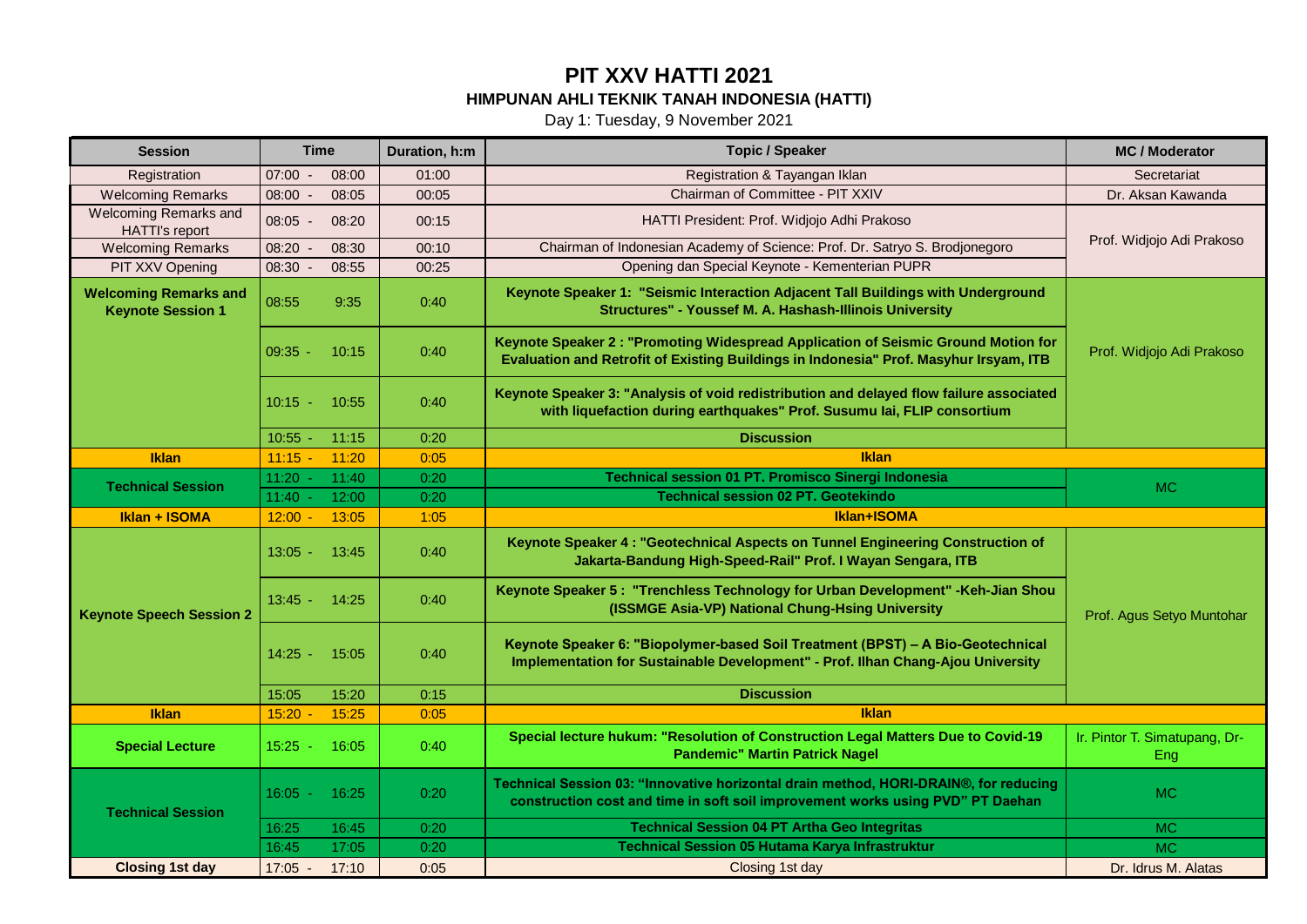Day 2: Wednesday, 10 November 2021

| <b>Session</b>                            | <b>Time</b>     |       | Duration, h:m | <b>Speaker</b>      | MC / Mod.                | <b>Speaker</b>    | MC / Mod.                                                     | <b>Speaker</b> | MC / Mod.                                          | <b>Speaker</b>     | MC / Mod.                                                                                                              | <b>Speaker</b>      | MC / Mod.                | <b>Speaker</b>         | MC / Mod.                 |
|-------------------------------------------|-----------------|-------|---------------|---------------------|--------------------------|-------------------|---------------------------------------------------------------|----------------|----------------------------------------------------|--------------------|------------------------------------------------------------------------------------------------------------------------|---------------------|--------------------------|------------------------|---------------------------|
| <b>Re-registration</b>                    | #### - 08:00    |       | 01:00         |                     |                          |                   |                                                               |                |                                                    | <b>Secretariat</b> |                                                                                                                        |                     |                          |                        |                           |
|                                           |                 |       |               | Paper 01            |                          | Paper 15          |                                                               | Paper 29       |                                                    | Paper 43           |                                                                                                                        | Paper 56            |                          | Paper <sub>69</sub>    |                           |
|                                           |                 |       |               | Paper <sub>02</sub> |                          | Paper 16          | Kelas B-1.                                                    | Paper 30       |                                                    | Paper 44           | Kelas D-1                                                                                                              | Paper 57            | Kelas E-1.               | Paper 70               |                           |
|                                           | 08:00 - 09:40   |       | 01:40         | Paper <sub>03</sub> | Kelas A-1.<br>Komda      | Paper 17          | Komda Jawa                                                    | Paper 31       | Kelas C-1                                          | Paper 45           | Komda                                                                                                                  | Paper 58            | Komda                    | Paper 71               | Kelas F-1.                |
| Session 1                                 |                 |       |               | Paper <sub>04</sub> | Sumatera                 | Paper 18          | Timur - Prof                                                  | Paper 32       | Komda                                              | Paper 46           | Kalimantan<br>Selatan - Dr                                                                                             | Paper 59            | Yogyakarta<br>Ir. Agus   | Paper <sub>72</sub>    | Aswin Lim.                |
|                                           |                 |       |               | Paper <sub>05</sub> | Utara - Ir.              | Paper 19          | Indarto / Dr.<br><b>Farid Maaruf</b>                          | Paper 33       | Maluku - Dr                                        | Paper 47           | Yusti                                                                                                                  | Paper 60            | Darmawan                 | Paper 73               | Ph.D                      |
|                                           |                 |       |               | Paper <sub>06</sub> | Simon<br>Dertha, MT      | Paper 20          |                                                               | Paper 34       | Suyuti                                             | Paper 48           | Yudiawati                                                                                                              | Paper <sub>61</sub> | Adi. MSc.                | Paper 74               |                           |
|                                           |                 |       |               | Paper 07            |                          | Paper 21          |                                                               | Paper 35       |                                                    | Paper 49           |                                                                                                                        | Paper 62            | Ph.D                     | Paper 75               |                           |
|                                           |                 |       |               |                     |                          |                   |                                                               |                |                                                    |                    |                                                                                                                        |                     |                          | Paper 76               |                           |
| <b>Discussion</b>                         | 09:40 - 09:55   |       | 00:15         |                     | <b>Discussion</b>        |                   | <b>Discussion</b>                                             |                | <b>Discussion</b>                                  |                    | <b>Discussion</b>                                                                                                      |                     | <b>Discussion</b>        |                        | <b>Discussion</b>         |
| <b>Iklan</b>                              | $09:55 - 10:00$ |       | 0:05          |                     |                          |                   |                                                               |                |                                                    | <b>Iklan</b>       |                                                                                                                        |                     |                          |                        |                           |
|                                           |                 |       |               | Paper <sub>08</sub> |                          | Paper 22          |                                                               | Paper 36       |                                                    | Paper 50           |                                                                                                                        | Paper 63            |                          | Paper 77               |                           |
|                                           |                 |       |               | Paper 09            |                          | Paper 23          | Kelas B-2.                                                    | Paper 37       | Kelas C-2.                                         | Paper 51           | Kelas D-2.                                                                                                             | Paper 64            |                          | Paper 78               |                           |
|                                           | 10:00 - 11:40   |       | 01:40         | Paper 10            | Kelas A-2.<br>Komda Bali | Paper 24          | Komda<br><b>Sumatera</b>                                      | Paper 38       | Komda                                              | Paper 52           | <b>Komda Acer</b>                                                                                                      | Paper 65            | Kelas E-2.<br>Komda Riau | Paper 79               | Kelas F-2.<br>Anthony     |
| Session 2                                 |                 |       |               | Paper 11            | Prof. Wayan              | Paper 25          | Barat, Ir.                                                    | Paper 39       | Kalimantan                                         | Paper 53           | - Prof                                                                                                                 | Paper 66            | Dr.                      | Paper 80               | Gunawan,                  |
|                                           |                 |       |               | Paper 12            | Redana                   | Paper 26          | Hendri                                                        | Paper 40       | Barat Dr.<br><b>Eka Priadi</b>                     | Paper 54           | <b>Munirwansy</b><br>ah                                                                                                | Paper 67            | Harnaedi                 | Paper 81               | Ph.D                      |
|                                           |                 |       |               | Paper 13            |                          | Paper 27          | Warman MT                                                     | Paper 41       |                                                    | Paper 55           |                                                                                                                        | Paper <sub>68</sub> |                          | Paper 82               |                           |
|                                           |                 |       |               | Paper 14            |                          | Paper 28          |                                                               | Paper 42       |                                                    |                    |                                                                                                                        |                     |                          | Paper 83               |                           |
| <b>Discussion</b>                         | 11:40 - 11:55   |       | 00:15         |                     | <b>Discussion</b>        | <b>Discussion</b> |                                                               |                | <b>Discussion</b>                                  |                    | <b>Discussion</b>                                                                                                      |                     | <b>Discussion</b>        |                        | <b>Discussion</b>         |
| Iklan                                     | 11:55 - 12:00   |       | 0:05          |                     |                          |                   |                                                               |                |                                                    | <b>Iklan</b>       |                                                                                                                        |                     |                          |                        |                           |
| <b>Technical</b><br><b>Session</b>        | 12:00 - 12:20   |       | 0:20          |                     |                          |                   | <b>Technical Session 06 PT. Nittoc Construction Indonesia</b> |                |                                                    |                    |                                                                                                                        |                     |                          |                        | <b>MC</b>                 |
| <b>Keynote Speech</b>                     | $12:20 -$       | 13:00 | 0:40          |                     |                          |                   |                                                               |                |                                                    |                    | Keynote Speaker 7: "Exploring "Data" in Data-centric Geotechnics", Prof. Kok-Kwang Phoon - SUTD                        |                     |                          |                        | Prof. Widjojo Adi Prakoso |
| <b>Session 3</b>                          | 13:00 - 13:10   |       | 0:10          |                     |                          |                   |                                                               |                | <b>Discussion</b>                                  |                    |                                                                                                                        |                     |                          |                        |                           |
| <b>Technical</b><br><b>Session</b>        | 13:10 - 13:30   |       | 0:20          |                     |                          |                   |                                                               |                | <b>Technical Session 07 PT. Geoforce Indonesia</b> |                    |                                                                                                                        |                     |                          |                        | <b>MC</b>                 |
|                                           | 13:30 - 14:10   |       | 0:40          |                     |                          |                   |                                                               |                |                                                    |                    | Keynote Speaker 8: "Disain Tidak Umum Dinding Penahan Tanah", Prof. Abdul Hakam - Andalas University                   |                     |                          |                        |                           |
| <b>Keynote Speech</b><br><b>Session 4</b> | 14:10 - 14:50   |       | 0:40          |                     |                          |                   |                                                               |                | FIEAust - Rio Tinto Copper, Australia              |                    | Keynote Speaker 9: "Recent Development on The Tailings Dam Design in Seismic Active Regions", Hendra Jitno PhD, CPEng, |                     |                          |                        | Dr. Didiek Djarwadi       |
|                                           | 14:50           | 15:10 | 0:20          |                     |                          |                   |                                                               |                | <b>Discussion</b>                                  |                    |                                                                                                                        |                     |                          |                        |                           |
| <b>Technical</b>                          | $15:10 -$       | 15:30 | 0:20          |                     |                          |                   | Technical Session 08 PT. BAUER Pratama Indonesia              |                |                                                    |                    |                                                                                                                        |                     |                          |                        | MC.                       |
| <b>Session</b>                            | 15:30           | 15:50 | 0:20          |                     |                          |                   |                                                               |                | Technical Session 09 PT. Keller - Franki Indonesia |                    |                                                                                                                        |                     |                          |                        | MC                        |
| <b>Iklan</b><br>Q&A                       | $15:50 -$       | 15:55 | 0:05          |                     |                          |                   |                                                               |                |                                                    | <b>Iklan</b>       |                                                                                                                        |                     |                          |                        |                           |
| Geotechnical<br>Problems                  | 15:55 - 16:45   |       | 0:50          |                     |                          |                   |                                                               |                | <b>HATTI Sharing &amp; Discussion</b>              |                    |                                                                                                                        |                     |                          | Ir. Bigman M. Hutapea, | Ph.D                      |
| <b>Doorprize and</b><br><b>Closing</b>    | 16:45 - 16:50   |       | 0:05          |                     |                          |                   |                                                               |                | Ir. Pintor T. Simatupang, Dr-Eng                   |                    |                                                                                                                        |                     |                          |                        | Sugino                    |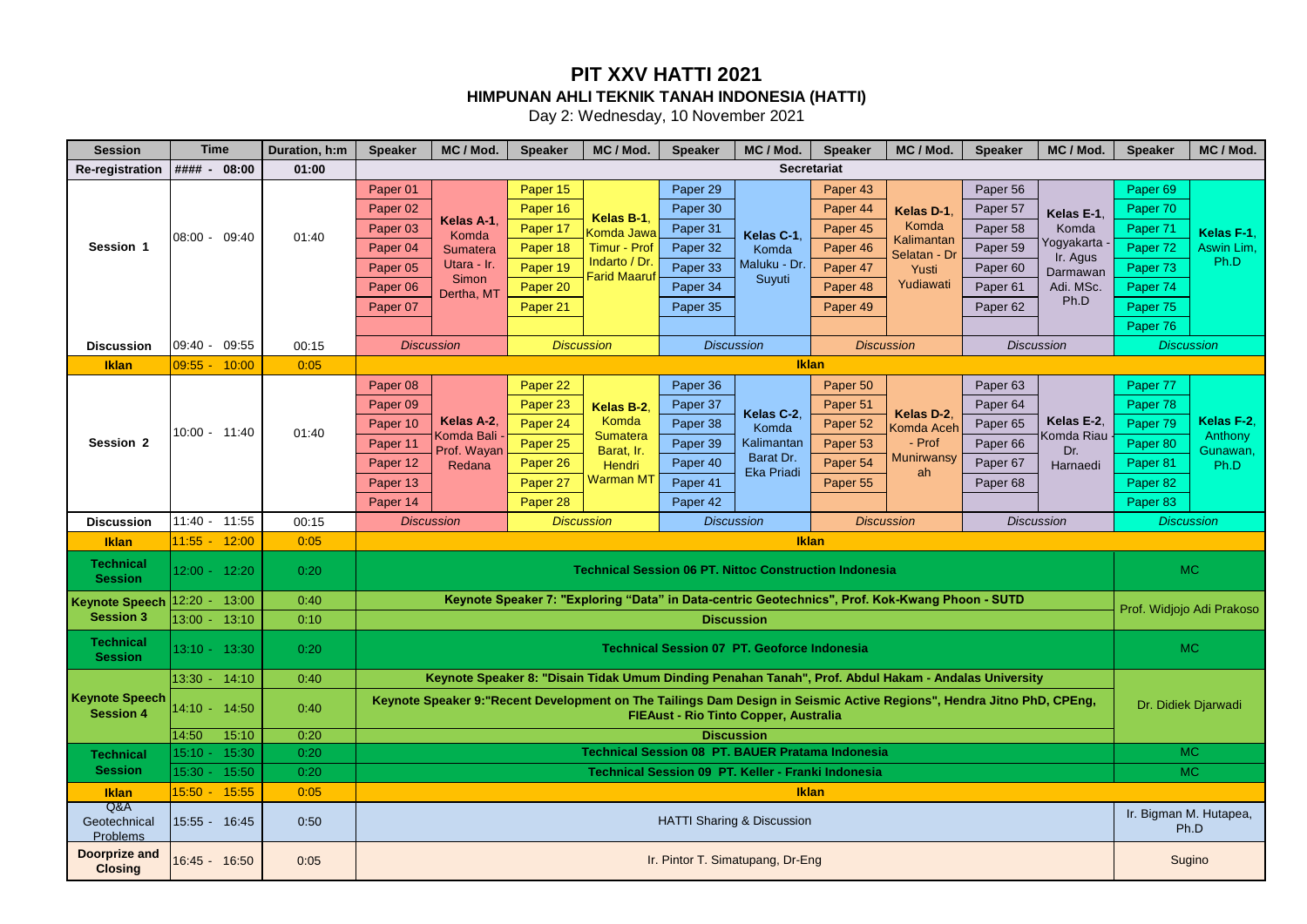PARALLEL SESSION & PAPER LIST

| Kelas A-1: Soft Soil & Soil Improvement |                           |                                                                                                                                                                                  |              |           |  |  |  |  |
|-----------------------------------------|---------------------------|----------------------------------------------------------------------------------------------------------------------------------------------------------------------------------|--------------|-----------|--|--|--|--|
| Time                                    | <b>Authors</b>            | Title                                                                                                                                                                            | <b>Kelas</b> | Paper No. |  |  |  |  |
| m<br>LÃ,<br>$\mathbf{S}$                | Ahmad                     | Perilaku Heaving pada Embankment Jalan yang Diperkuat dengan Tiang Hibrid-<br>PVD.                                                                                               | $A-1$        | Paper 01  |  |  |  |  |
|                                         | Zaky Prawira              | Comparison between Analytical Method and Finite Element Method (FEM) with<br>three-dimensional (3D) for Road Embankment on Soft Soils Supported by Vibro<br><b>Stone Columns</b> | $A-1$        | Paper 02  |  |  |  |  |
|                                         | Eyrton Crismartua Silaban | Performance Review of Axial Bearing Capacity for Cement-Fly Ash-Gravel (CFG)<br>Piles from Static Loading Test Results                                                           | $A-1$        | Paper 03  |  |  |  |  |
| 0                                       | Utama Nusanegara          | Numerical Modeling of Soil Improvement Using Vacuum Preloading Method with<br>Finite Element Program                                                                             | $A-1$        | Paper 04  |  |  |  |  |
| $\infty$                                | H. Rokhman                | The Influence of Rapid Impact Compaction Energy to The Soil Density of<br><b>Embankment Material</b>                                                                             | $A-1$        | Paper 05  |  |  |  |  |
|                                         | Juni Gultom               | Konstruksi Jalan Terapung di atas Tanah Lunak                                                                                                                                    | $A-1$        | Paper 06  |  |  |  |  |
|                                         | Yustian Heri Suprapto     | Visual Observation Against Reaction Cumulation Using Ureolytic Bacteria<br>Oceanobacillus Isolate P3BG41 and Isolate P3BG43                                                      | $A-1$        | Paper 07  |  |  |  |  |

|                    | Kelas A-2: Soft Soil & Soil Improvement |                                                                                                                                                                 |              |           |  |  |  |  |  |
|--------------------|-----------------------------------------|-----------------------------------------------------------------------------------------------------------------------------------------------------------------|--------------|-----------|--|--|--|--|--|
| Time               | <b>Authors</b>                          | <b>Title</b>                                                                                                                                                    | <b>Kelas</b> | Paper No. |  |  |  |  |  |
| 55<br>$\mathbf{1}$ | Eyrton Crismartua Silaban               | Performance and Back Analysis of Soil Improvement with Vertical Drains with<br>Vacuums Preloading in Bandung Basin Area with Finite Element Analysis            | $A-2$        | Paper 08  |  |  |  |  |  |
|                    | Martin Wijaya, Ahmad Kemal Arsyad       | Determination of Downhole Dynamic Compaction Parameters Based on Finite<br><b>Element Analysis</b>                                                              | $A-2$        | Paper 09  |  |  |  |  |  |
|                    | Yogina Lestari Ayu Situmorang           | Analisis Alternatif Metode Perbaikan Tanah Lunak Pada Pembangunaan Tailing<br>Dam                                                                               | $A-2$        | Paper 10  |  |  |  |  |  |
|                    | Indriani Lewinsky                       | Perbaikan Tanah Lunak dengan Metode Preloading Menggunakan Prefabricated<br>Vertical Drain (PVD) pada Pembangunan Jalan Tol Padang - Lubunk Alung -<br>Sicincin | $A-2$        | Paper 11  |  |  |  |  |  |
| $\mathbf{10}$      | Dyah Pratiwi Kusumastuti                | Penurunan Tanah Dasar Akibat Beban Timbunan dengan Penerapan Prefabricated<br><b>Vertical Drain</b>                                                             | $A-2$        | Paper 12  |  |  |  |  |  |
|                    | Liliwarti                               | Settlement Analysis on Soft Soils due to Box Traffic and Embankment<br><b>Construction on Toll Road</b>                                                         | $A-2$        | Paper 13  |  |  |  |  |  |
|                    | Roberto Renaldi Yona                    | Vacuum Preloading: Consolidation Degree Determination using Analytical<br>Solution and Graphical Method                                                         | $A-2$        | Paper 14  |  |  |  |  |  |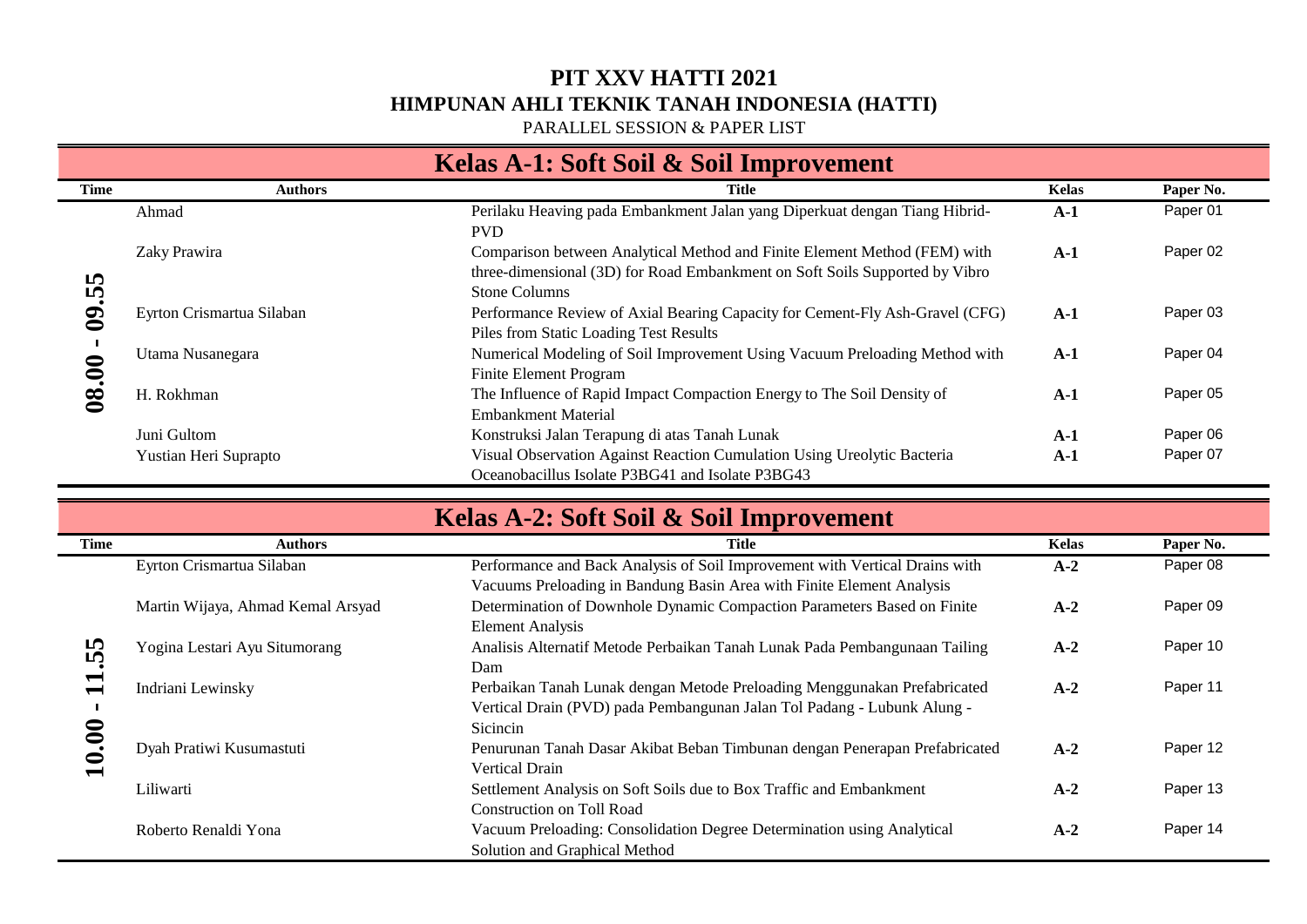PARALLEL SESSION & PAPER LIST

#### **Kelas B-1: Deep excavation, Basement, and Tunnel Engineering**

| Time                | <b>Authors</b>            | <b>Title</b>                                                                 | <b>Kelas</b> | Paper No. |
|---------------------|---------------------------|------------------------------------------------------------------------------|--------------|-----------|
| IQ.<br>LÖ,          | Nurly, Alfrendo Satyanaga | Sustainable Retaining Structure Incorporating Recycled Concrete Aggregate    | $B-1$        | Paper 15  |
|                     | Mochammad Aswanto         | Desain Konstruksi Dinding Penahan Tanah Pasangan Batu-Kali dengan Metode     |              |           |
|                     |                           | Memotong Kaki-lereng                                                         | $B-1$        | Paper 16  |
|                     | Danang Setiya Raharja     | Studi Parameterik Analisa Terowongan pada Lapisan Clayshale dalam Short Term |              |           |
|                     |                           | dan Long Term dengan Bantuan Program Finite Element                          | $B-1$        | Paper 17  |
|                     | Justin Limoris            | Flotation Check in Basement Structure based on JSCE, Eurocode, and LTA       | $B-1$        | Paper 18  |
|                     | Christopher Gilbert       | Glass Fiber Reinforced Polymer as Temporary Replacement for D-Wall Steel     |              |           |
|                     |                           | Reinforcement                                                                | $B-1$        | Paper 19  |
| $\overline{\infty}$ | Jefry Rory Paath          | Dewatering on Tunnel Excavation Work near Vulnerable Historical Building     | $B-1$        | Paper 20  |
|                     | Mutadi                    | Dinding dan Tiang untuk menahan pipa hidrokarbon di tanah lunak di daerah    |              |           |
|                     |                           | lereng                                                                       | $B-1$        | Paper 21  |

| 09.55       |                                              | Memotong Kaki-lereng                                                                | $B-1$        | Paper 16  |
|-------------|----------------------------------------------|-------------------------------------------------------------------------------------|--------------|-----------|
|             | Danang Setiya Raharja                        | Studi Parameterik Analisa Terowongan pada Lapisan Clayshale dalam Short Term        |              |           |
|             |                                              | dan Long Term dengan Bantuan Program Finite Element                                 | $B-1$        | Paper 17  |
|             | Justin Limoris                               | Flotation Check in Basement Structure based on JSCE, Eurocode, and LTA              | $B-1$        | Paper 18  |
|             | Christopher Gilbert                          | Glass Fiber Reinforced Polymer as Temporary Replacement for D-Wall Steel            |              |           |
|             |                                              | Reinforcement                                                                       | $B-1$        | Paper 19  |
| 08.00       | Jefry Rory Paath                             | Dewatering on Tunnel Excavation Work near Vulnerable Historical Building            | $B-1$        | Paper 20  |
|             | Mutadi                                       | Dinding dan Tiang untuk menahan pipa hidrokarbon di tanah lunak di daerah           |              |           |
|             |                                              | lereng                                                                              | $B-1$        | Paper 21  |
|             |                                              |                                                                                     |              |           |
|             |                                              | <b>Kelas B-2: Foundation Engineering and Its Problem</b>                            |              |           |
| <b>Time</b> | <b>Authors</b>                               | <b>Title</b>                                                                        | <b>Kelas</b> | Paper No. |
|             | Stefanus Diaz Alv                            | Efisiensi Negative Skin Friction pada Kelompok Tiang Tahanan Ujung dengan           | $B-2$        | Paper 22  |
|             |                                              | Pemodelan menggunakan 3D Finite Element Method                                      |              |           |
|             | James Jatmiko Oetomo                         | Prediction of Prestressed Concrete (PC) spun pile lateral capacity using supervised | $B-2$        | Paper 23  |
|             |                                              | learning based on logistic regression                                               |              |           |
|             | David Wibisono Setiabudi                     | Analisis Tekanan Air Pori Ekses Akibat Pemancangan Dengan Metode Numerik            | $B-2$        | Paper 24  |
| 11.55       |                                              | Untuk Prediksi Soil Setup Pada Tanah Lempung                                        |              |           |
|             | Indah Sri Wahyuningtyas                      | Study on Soil Spring Parameter for Rectangular Underground Structures               | $B-2$        | Paper 25  |
|             | Kirana Rongsadi                              | Displacement Ratio untuk Mengestimasi Pergerakan Tanah akibat Pekerjaan             | $B-2$        | Paper 26  |
|             |                                              | Pemancangan -- Studi Kasus di Bekasi dan Jakarta Utara                              |              |           |
| 10.00       | Munirwansyah, Reza P. Munirwan, Fauzan Mufid | Dynamic Bearing Capacity Exclusivity of Driven Pile with the Danish, Navy-          | $B-2$        | Paper 27  |
|             |                                              | McKay and Eytelwein Empirical Formulas by Using the Final Set Value                 |              |           |
|             | Sajiharjo Marto Suro                         | Influence of Pile Spacing to Immediate Settlement of Short Piled Raft Foundation    | $B-2$        | Paper 28  |
|             |                                              | System on Peat Soil under Static Load                                               |              |           |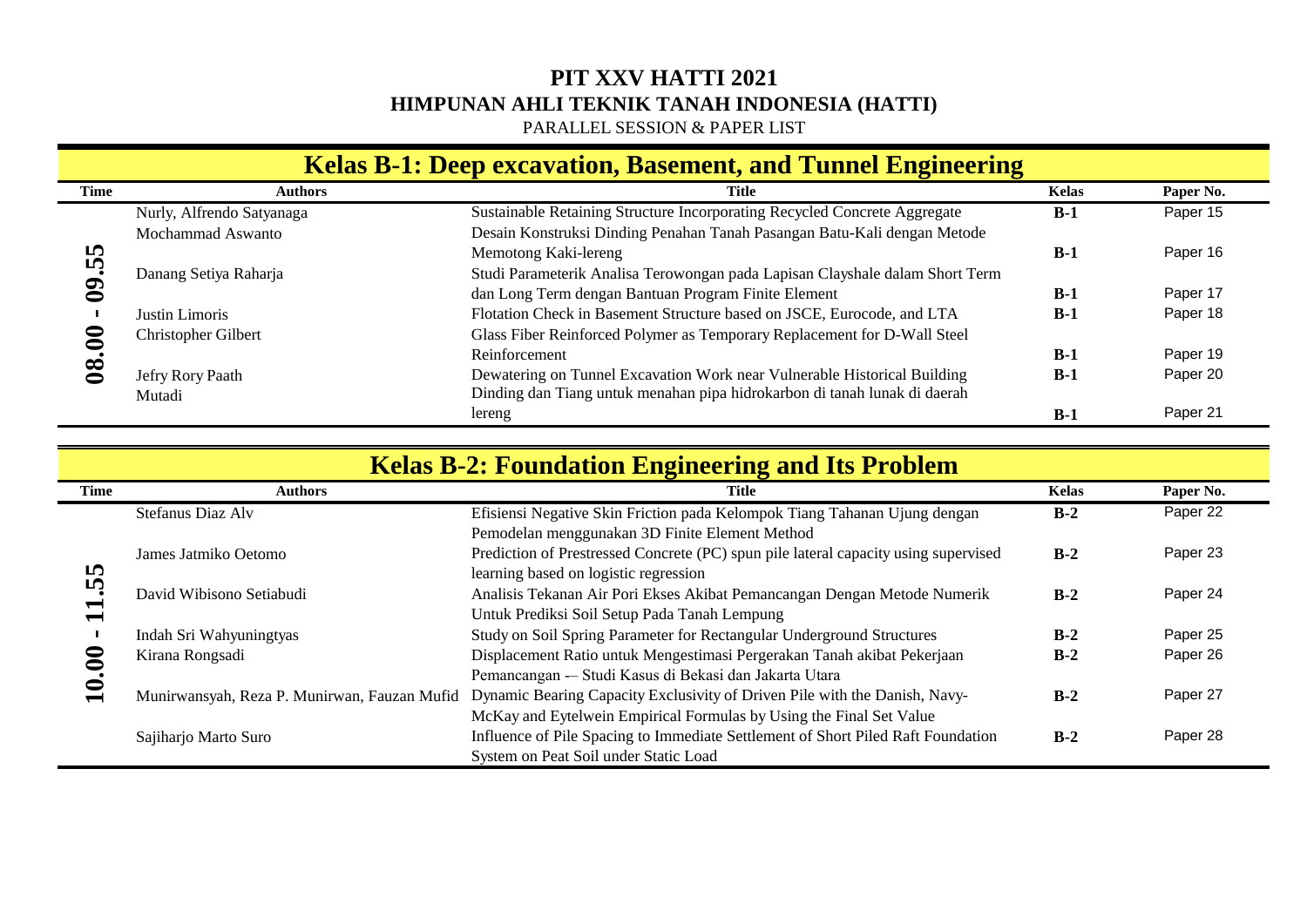PARALLEL SESSION & PAPER LIST

#### Kelas C-1: Geotechnical Engineering for Dams & Earthquake Engineering

|              |                    | $\bullet$<br>o<br>$\bullet$                                                      | $\mathbf C$  |           |
|--------------|--------------------|----------------------------------------------------------------------------------|--------------|-----------|
| Time         | <b>Authors</b>     | Title                                                                            | <b>Kelas</b> | Paper No. |
|              | Albert Johan       | Kajian Penentuan Parameter Reologi Material Pasir Kelanauan pada Kondisi         | $C-1$        | Paper 29  |
|              |                    | Terlikuifaksi dengan CPTu                                                        |              |           |
|              | Zufrimar           | Liquefaction Potential In Padang City Using Empirical Method                     | $C-1$        | Paper 30  |
| <b>In</b>    | Faizal Amru        | Analisis Stabilitas Lereng Bendungan Bund Wall pada Tambang                      | $C-1$        | Paper 31  |
| LÃ,          |                    | Batubara Terbuka                                                                 |              |           |
| $\mathbf{S}$ | Bayu Wintoro       | Studi Perbandingan Hasil Perambatan Percepatan Gempa Terhadap Hasil              | $C-1$        | Paper 32  |
|              |                    | Penyusunan Modified Motion Permukaan Tanah di Kota Bandung Berdasarkan           |              |           |
|              |                    | Standar Nasional Indonesia (SNI) 1726 Tahun 2012 dan 2019                        |              |           |
| ═            | Daru Jaka Sasangka | Evaluasi Stabilitas Sandaran Bendungan Bener Berdasarkan Korelasi Geomekanik     | $C-1$        | Paper 33  |
| 08.          |                    | Bawah Permukaan                                                                  |              |           |
|              | Det Komerdevi      | Proposed Ground Motion Selection and Modification for Jakarta Site based on SNI  | $C-1$        | Paper 34  |
|              |                    | 1726-2019 and ASCE 7-16                                                          |              |           |
|              | Nick Alexander     | State-of-Practice of Ground Motion Selection and Modification for Evaluation and | $C-1$        | Paper 35  |
|              |                    | Design of Buildings in Indonesia                                                 |              |           |

| <b>I</b><br>$\boldsymbol{\dot{w}}$ |                              | Triansis Diabinas Ecrenz Dendanzan Dana Wan pada Tambang<br>Batubara Terbuka                                                                                                                               | ◡∸           |           |
|------------------------------------|------------------------------|------------------------------------------------------------------------------------------------------------------------------------------------------------------------------------------------------------|--------------|-----------|
| $\mathbf{S}$<br>$\blacksquare$     | Bayu Wintoro                 | Studi Perbandingan Hasil Perambatan Percepatan Gempa Terhadap Hasil<br>Penyusunan Modified Motion Permukaan Tanah di Kota Bandung Berdasarkan<br>Standar Nasional Indonesia (SNI) 1726 Tahun 2012 dan 2019 | $C-1$        | Paper 32  |
| 08.00                              | Daru Jaka Sasangka           | Evaluasi Stabilitas Sandaran Bendungan Bener Berdasarkan Korelasi Geomekanik<br>Bawah Permukaan                                                                                                            | $C-1$        | Paper 33  |
|                                    | Det Komerdevi                | Proposed Ground Motion Selection and Modification for Jakarta Site based on SNI<br>1726-2019 and ASCE 7-16                                                                                                 | $C-1$        | Paper 34  |
|                                    | Nick Alexander               | State-of-Practice of Ground Motion Selection and Modification for Evaluation and<br>Design of Buildings in Indonesia                                                                                       | $C-1$        | Paper 35  |
|                                    |                              |                                                                                                                                                                                                            |              |           |
|                                    |                              | Kelas C-2: Slope Stability & Natural Hazard                                                                                                                                                                |              |           |
| <b>Time</b>                        | <b>Authors</b>               | <b>Title</b>                                                                                                                                                                                               | <b>Kelas</b> | Paper No. |
|                                    | Rivai Sargawi, David Saputra | Flexible rockfall barriers: proposed design method and Indonesian case study                                                                                                                               | $C-2$        | Paper 36  |
|                                    | Irvan Rahmawan               | Analisis Karakteristik Longsoran Baji dan Sistem Peringatan Dini pada Tambang<br>Terbuka Ditinjau dari Pemantauan Radar                                                                                    | $C-2$        | Paper 37  |
| $\boldsymbol{\mathsf{w}}$<br>r.    | Arif Yunando Soen            | Comparison of Material Point Method and Finite Element Method for Post-Failure<br>Large Deformation Geotechnical Analysis                                                                                  | $C-2$        | Paper 38  |
| $\mathbf{1}$                       | Nuzulridha Rizki Ramadhani   | Stability Design of Coal Mine Dumping Based on Analysis of Limit Equilibrium<br>Method and Finite Element Method                                                                                           | $C-2$        | Paper 39  |
| $\blacksquare$                     | Fathiyah Hakim Sagitaningrum | Analysis of Interface Slope Stability Using Thin Soil Materials in Finite Element<br>Software                                                                                                              | $C-2$        | Paper 40  |
| 10.00                              | Musta'in Arif                | Perencanaan Perbaikan Kelongsoran Lereng pada TPA Melonguane, Kabupaten<br>Kepulauan Talaud                                                                                                                | $C-2$        | Paper 41  |
|                                    | Stephanus Alexander          | Efek Cracks Lereng Tanah Terhadap Design Bore Pile Beton untuk<br>Penanggulangan Gejala Longsor pada Fasilitas Dermaga Penyeberangan Sei.<br>Kapitan Tebing Sungai Kumai, Kabupaten Kotawaringin Barat     | $C-2$        | Paper 42  |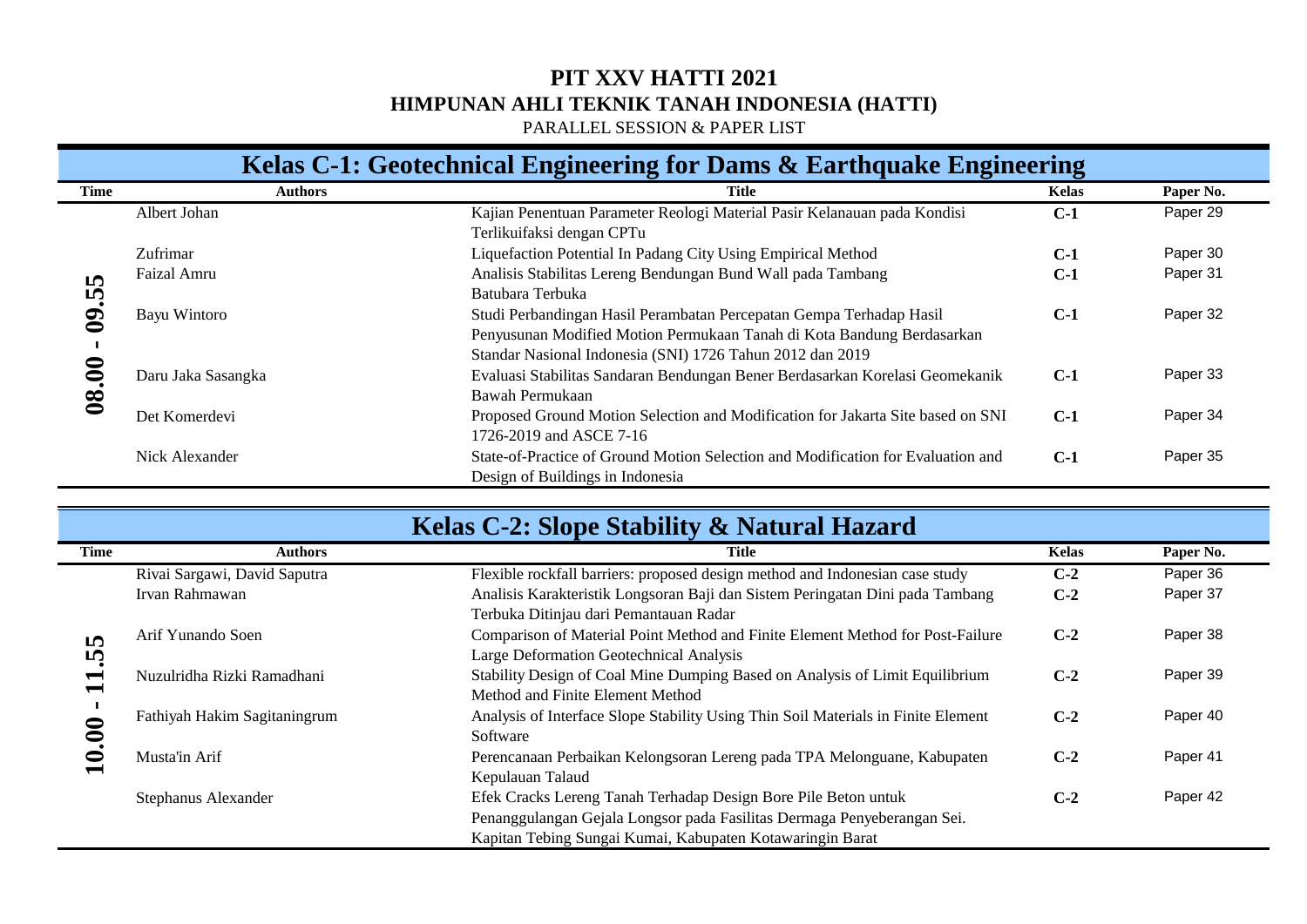PARALLEL SESSION & PAPER LIST

#### **Kelas D-1: Soil Mechanics & Behaviour Time Authors Title Kelas Paper No.** Ignatius Tommy Pratama Linear Shrinkage and its Correlation to the Shrinkage Limit and Index Properties of **D-1** Paper 43 Ten Bandung Fine-Grained Soil Samples  $08.00 - 09.55$ Fadlli Ash Shidiqqy Korelasi Indeks Kompresi Tanah Lempung Indonesia **D-1** Paper 44 Budijanto Widjaja Effect of Variation in Concentration of Dispersing Agent Solution on Atterberg **D-1** Paper 45 Limits and Soil Gradation Noor Endah Effectiveness of Using Cellulolytic and Lignocellulolytic Bacteria In Decomposing **D-1** Paper 46 Fibers of Fibrous Peat Hanif Audina Rahmawati Shear Strength Ratio of Marine Siltation **D-1** Paper 47 Idrus M Alatas **D-1** Paper 48 Munira Sungkar The Effect of Diatomaceous Earth Addition to CBR Values of Glee Geunteng Soil **D-1** Paper 49 Aceh Besar

| <b>I</b><br><b>In</b>                      | Fadlli Ash Shidiqqy    | Korelasi Indeks Kompresi Tanah Lempung Indonesia                                                                                                   | $D-1$        | Paper 44  |
|--------------------------------------------|------------------------|----------------------------------------------------------------------------------------------------------------------------------------------------|--------------|-----------|
| $\boldsymbol{9}$                           | Budijanto Widjaja      | Effect of Variation in Concentration of Dispersing Agent Solution on Atterberg<br>Limits and Soil Gradation                                        | $D-1$        | Paper 45  |
|                                            | Noor Endah             | Effectiveness of Using Cellulolytic and Lignocellulolytic Bacteria In Decomposing<br>Fibers of Fibrous Peat                                        | $D-1$        | Paper 46  |
|                                            | Hanif Audina Rahmawati | Shear Strength Ratio of Marine Siltation                                                                                                           | $D-1$        | Paper 47  |
| 08.00                                      | <b>Idrus M Alatas</b>  | Kuat Geser Interface Progressive Antara Weathered dan Fresh Clay Shale                                                                             | $D-1$        | Paper 48  |
|                                            | Munira Sungkar         | The Effect of Diatomaceous Earth Addition to CBR Values of Glee Geunteng Soil<br>Aceh Besar                                                        | $D-1$        | Paper 49  |
|                                            |                        |                                                                                                                                                    |              |           |
|                                            |                        | Kelas D-2: Soft Soil & Soil Improvement                                                                                                            |              |           |
| Time                                       | <b>Authors</b>         | Title                                                                                                                                              | <b>Kelas</b> | Paper No. |
|                                            |                        |                                                                                                                                                    |              |           |
|                                            | Nina Yuliana           | <b>Consolidation Parameters of Marine Siltation</b>                                                                                                | $D-2$        | Paper 50  |
| <b>ID</b><br><b>In</b>                     | Tita Kartika Dewi      | Karakteristik Pemadatan pada Tanah Berbutir Halus dari Beberapa Lokasi di<br>Indonesia yang Dikontrol oleh Derajat Saturasi dan Indeks Plastisitas | $D-2$        | Paper 51  |
| $\blacksquare$<br>$\overline{\phantom{0}}$ | Komang Arya Utama      | Compressive Strength Characteristics of Trass stabilized Dredged Soil                                                                              | $D-2$        | Paper 52  |
|                                            | Reza Rahman Syafei     | Studi Pengaruh Pencampuran Senyawa Synthetic Polyacrylamide (PAM) pada<br><b>Tanah Kohesif</b>                                                     | $D-2$        | Paper 53  |
| 10.00                                      | Diah Affandi           | Pemetaan Karakteristik Tanah Ekspansif pada Ruas Jalan Provinsi di P. Jawa                                                                         | $D-2$        | Paper 54  |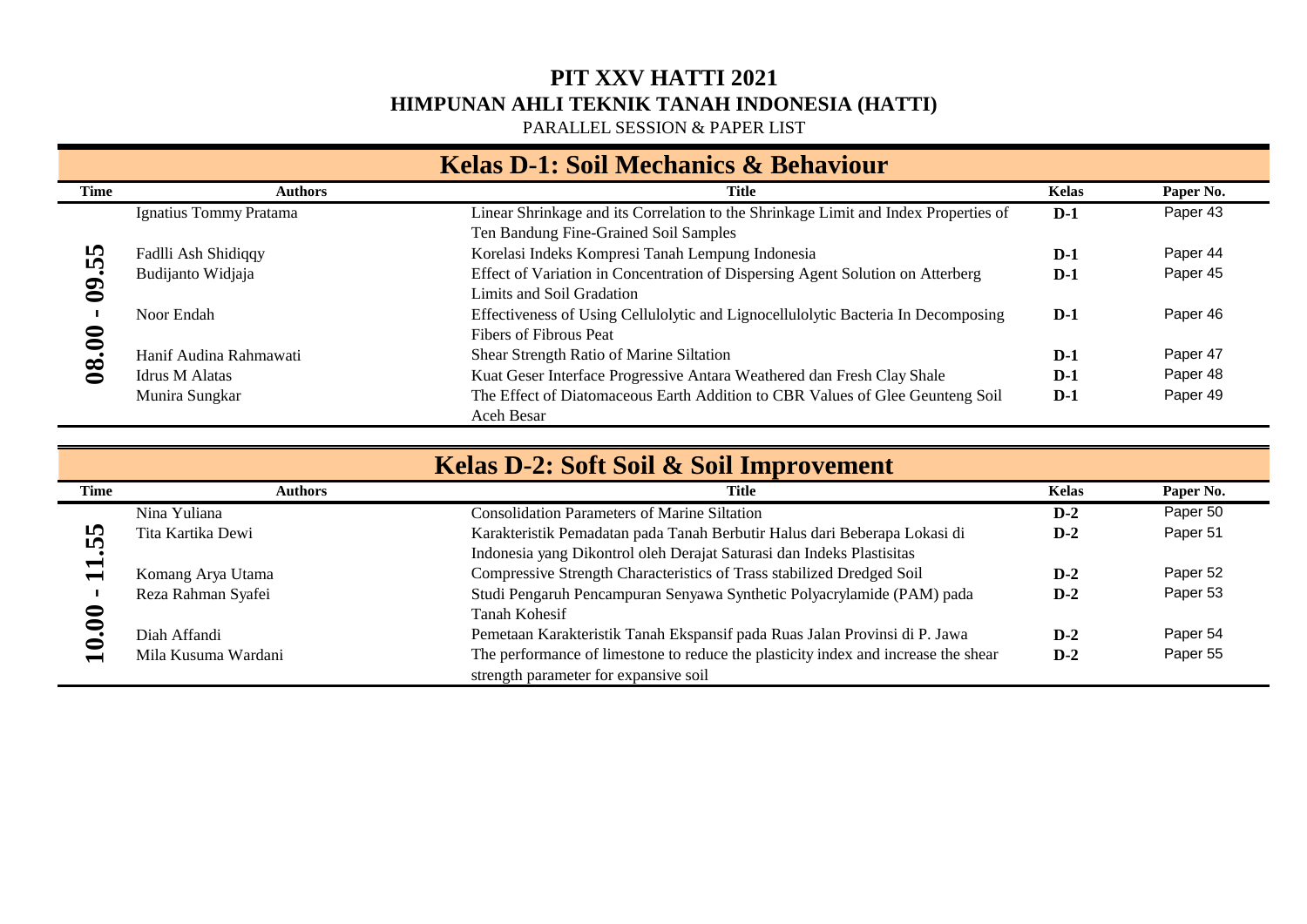PARALLEL SESSION & PAPER LIST

#### Kelas E-1: Geotechnical Instrumentation, Laboratory, and In-Situ Testing

| Time      | Authors                                    | Title                                                                      | <b>Kelas</b> | Paper No.           |
|-----------|--------------------------------------------|----------------------------------------------------------------------------|--------------|---------------------|
| <b>ID</b> | Sigit Prasetyo                             | Large Penetration Test (LPT) in Gravelly Soils                             | $E-1$        | Paper 56            |
|           | Agus Setianto Samingan                     | Good Practice of Instrumentation and Monitoring of Deep Excavations        | $E-1$        | Paper 57            |
| LO.       | Dr. Ir. Pribadi Agung Wahyudi              | Daya Dukung Lahan Sebagai Faktor Utama Daya Dukung Lingkungan Hidup        | $E-1$        | Paper 58            |
|           |                                            | Dalam Tata Ruang Wilayah (Kajian Di Semarang)                              |              |                     |
|           | Prayoga Jeremia Pangaribuan, Martin Wijaya | Determining Yield Stress Ratio and Constrained Modulus of Volcanic Soil in | $E-1$        | Paper 59            |
|           |                                            | Kediri by Using SPT                                                        |              |                     |
|           | Josua Adrianov                             | Evaluasi Penurunan Akhir Akibat Jeda Penimbunan Dengan Pendekatan Analisis | $E-1$        | Paper <sub>60</sub> |
| $\bf{8}$  |                                            | <b>Balik Data Settlement Plate</b>                                         |              |                     |
|           | Aflizal Arafianto                          | CPT-SPT Correlation of Volcanic Soils in Kediri, East Java                 | $E-1$        | Paper <sub>61</sub> |
|           | Eddy Triyanto Sudjatmiko                   | SPT and CPT Correlation of Expansive Clay Soil in Indonesia                | $E-1$        | Paper 62            |

| <b>IO</b>                | $T_{\rm A}$ us Douanto Danmigan            | $\sim$ 0.000 T ractice of thisu amendman and momenting of Deep Executations                                              | 13-T         | . apo. o. |
|--------------------------|--------------------------------------------|--------------------------------------------------------------------------------------------------------------------------|--------------|-----------|
| r.<br>$\boldsymbol{8}$   | Dr. Ir. Pribadi Agung Wahyudi              | Daya Dukung Lahan Sebagai Faktor Utama Daya Dukung Lingkungan Hidup<br>Dalam Tata Ruang Wilayah (Kajian Di Semarang)     | $E-1$        | Paper 58  |
|                          | Prayoga Jeremia Pangaribuan, Martin Wijaya | Determining Yield Stress Ratio and Constrained Modulus of Volcanic Soil in<br>Kediri by Using SPT                        | $E-1$        | Paper 59  |
| 08.00                    | Josua Adrianov                             | Evaluasi Penurunan Akhir Akibat Jeda Penimbunan Dengan Pendekatan Analisis<br><b>Balik Data Settlement Plate</b>         | $E-1$        | Paper 60  |
|                          | Aflizal Arafianto                          | CPT-SPT Correlation of Volcanic Soils in Kediri, East Java                                                               | $E-1$        | Paper 61  |
|                          | Eddy Triyanto Sudjatmiko                   | SPT and CPT Correlation of Expansive Clay Soil in Indonesia                                                              | $E-1$        | Paper 62  |
|                          |                                            |                                                                                                                          |              |           |
|                          |                                            | Kelas E-2: Various Topics in Geotechnical Engineering                                                                    |              |           |
| Time                     | <b>Authors</b>                             | Title                                                                                                                    | <b>Kelas</b> | Paper No. |
|                          | Syahirman Suriadi                          | Analysis The Structure Size of The Duck Foot System Foundation (DFSF) for                                                | $E-2$        | Paper 63  |
|                          |                                            | <b>Building on Soft Soils</b>                                                                                            |              |           |
| m<br>Ln                  | Ferawati Hariyanto                         | Three-Dimensional Effects of Deep Excavation in Soft Soils                                                               | $E-2$        | Paper 64  |
| $\overline{\phantom{0}}$ | Dedi Apriadi                               | Seismic Finite Element Response of Soil-Pile Kinematic Interaction Behavior on<br>Interface of Soft and Medium Clay Soil | $E-2$        | Paper 65  |
|                          | Yudhistira Rian Nugraha                    | Aplikasi dan Kinerja KGM Dibawah Bangunan Tinggi Dengan Sistem Combined<br><b>Raft Footing</b>                           | $E-2$        | Paper 66  |
| 10.00                    | Hari Nugraha Nurjaman                      | Perencanaan dan Pelaksanaan Konstruksi Geoteknik di Mandalika International<br><b>Street Circuit Lombok</b>              | $E-2$        | Paper 67  |
|                          | Pintor Tua Simatupang                      | Shear Strength and Durability Behaviors of Compacted MIxing Weathered Clay<br><b>Shale with Portland Cement</b>          | $E-2$        | Paper 68  |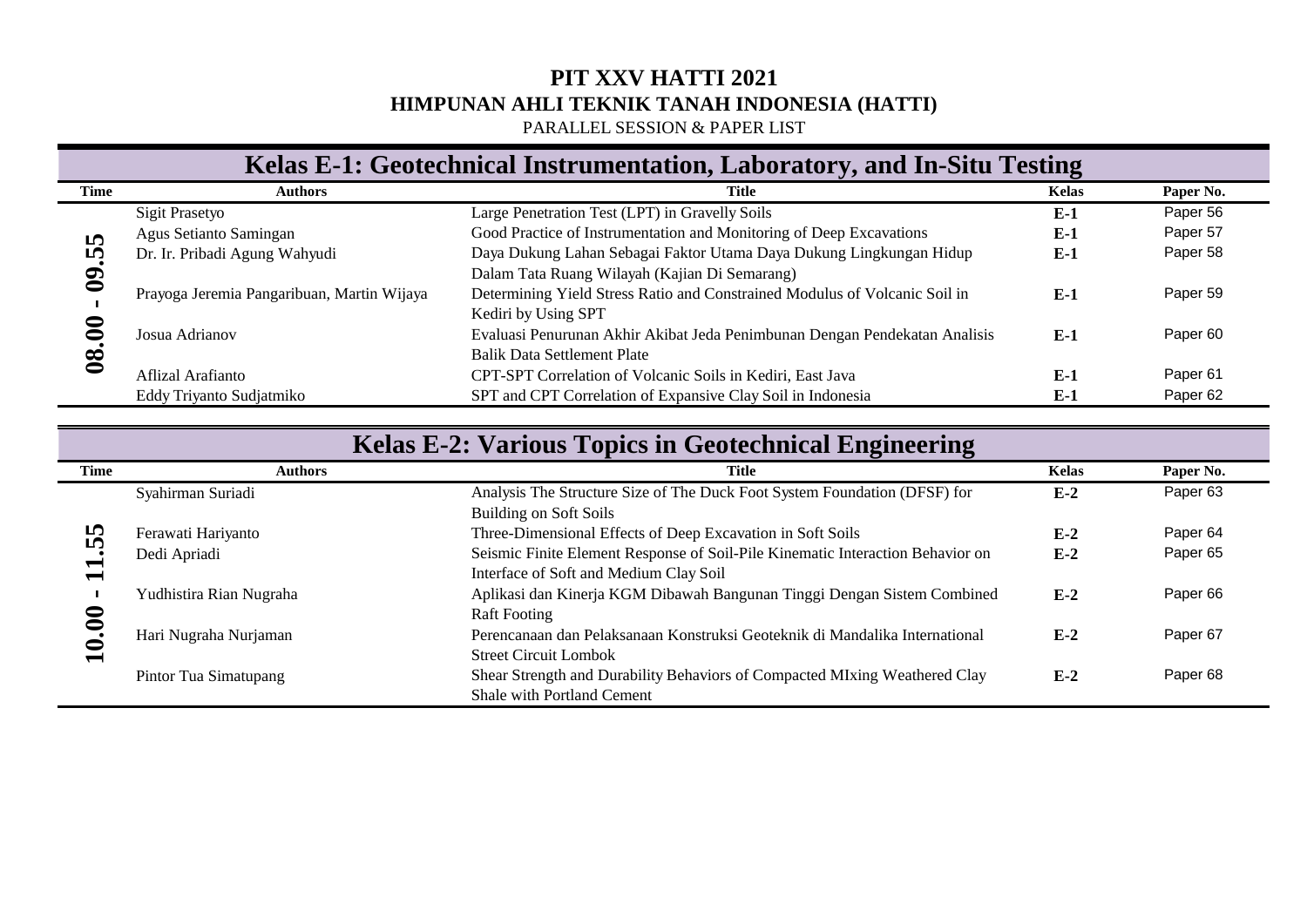PARALLEL SESSION & PAPER LIST

|             | <b>Kelas F-1: Various Topics in Geotechnical Engineering</b> |                                                                                                                                                                                                               |              |           |  |  |  |  |
|-------------|--------------------------------------------------------------|---------------------------------------------------------------------------------------------------------------------------------------------------------------------------------------------------------------|--------------|-----------|--|--|--|--|
| <b>Time</b> | <b>Authors</b>                                               | <b>Title</b>                                                                                                                                                                                                  | <b>Kelas</b> | Paper No. |  |  |  |  |
|             | M Tobiby Pratama Pohan                                       | Analysis of The Foundation Bearing Capacity for Bridge Construction in The<br>Mantuil Region, Muara Harus District, Tabalong Regency, South Kalimantan<br>Province                                            | $F-1-AMM$    | Paper 69  |  |  |  |  |
|             | Mochammad Rahadian Yunush                                    | Pengaruh Getaran Akibat Proses Pemancangan pada Tanah Terhadap Bangunan<br>Sekitar                                                                                                                            | $F-1-AMM$    | Paper 70  |  |  |  |  |
|             | Farhan Azfiansyah Yazid                                      | Perancangan Secant Pile dengan Perkuatan Ground Anchor                                                                                                                                                        | $F-1-AMM$    | Paper 71  |  |  |  |  |
| 09.55       | Alvin Tjahjadi                                               | Embankment Dam Design and Parametric Study Based on Static and Dynamic<br>Analysis using Operating Basis and Maximum Design Earthquake                                                                        | $F-1-AMM$    | Paper 72  |  |  |  |  |
|             | <b>Charles Maxwelliem</b>                                    | Laboratory Study of Compressibility Characteristics of Compacted Volcanic Soils<br>(AMM)                                                                                                                      | $F-1-AMM$    | Paper 73  |  |  |  |  |
| $08.00 -$   | Angela Dewi Maharani Susiyanti                               | Studi Numerik Distribusi Beban dan Penurunan pada Fondasi Tiang-Rakit (Studi<br>Kasus: Proyek Pembangunan Apartemen di Fatmawati, Jakarta Selatan)                                                            | $F-1-AMM$    | Paper 74  |  |  |  |  |
|             | M. Hajjrol Dava                                              | Kajian Geologi dan Geoteknik untuk Perencanaan Lokasi Pembangunan Jalan<br>Menggunakan Analisis Spasial dan Permodelan Kestabilan Lereng (Studi Kasus:<br>Jalan Penggaron-Mluweh, Kab. Semarang, Jawa Tengah) | $F-1-AMM$    | Paper 75  |  |  |  |  |
|             | Kyrie Eleisia                                                | Studi Parametrik Kondisi Batas Melalui Simulasi Numerik Uji Pembebanan Tiang<br>Tunggal                                                                                                                       | $F-1-AMM$    | Paper 76  |  |  |  |  |
|             |                                                              | <b>Kelas F-2: Various Topics in Geotechnical Engineering</b>                                                                                                                                                  |              |           |  |  |  |  |
| <b>Time</b> | <b>Authors</b>                                               | <b>Title</b>                                                                                                                                                                                                  | <b>Kelas</b> | Paper No. |  |  |  |  |
|             | Rangga Wishnu Wardhana                                       | Analisis Efektivitas Penggunaan Geotekstil Untuk Perkerasan Lentur Jalan pada<br>Tanah Lempung Lunak                                                                                                          | $F-2-AMM$    | Paper 77  |  |  |  |  |
|             | Mardianti Alvionita                                          | Upaya Stabilisasi Tanah Berpotensi Likuifaksi Menggunakan Stone Column                                                                                                                                        | $F-2-AMM$    | Paper 78  |  |  |  |  |
|             | Richo Brian                                                  | Shear Strength Characteristics of Volcanic Soils Mixed with Cement (AMM)                                                                                                                                      | $F-2-AMM$    | Paper 79  |  |  |  |  |
| 11.55       | Alvin Tjahjadi                                               | Penggunaan Fondasi Raft Pile pada Tanah Berpasir Padat untuk Bangunan 20<br>Lantai                                                                                                                            | $F-2-AMM$    | Paper 80  |  |  |  |  |
| $10.00 -$   | Salma Aulia Andari                                           | Korelasi Hasil Uji Lapangan dengan Parameter Kuat Geser Undrained pada Tanah<br>Lunak Kendal                                                                                                                  | $F-2-AMM$    | Paper 81  |  |  |  |  |
|             | Alfaris Baqir Arrazzaq                                       | The Use of Loba Jack Bean as A Bio-Catalyst in Enzyme-Mediated Calcite                                                                                                                                        | $F-2-AMM$    | Paper 82  |  |  |  |  |

| <b>Kelas F-2: Various Topics in Geotechnical Engineering</b> |                        |                                                                               |           |           |
|--------------------------------------------------------------|------------------------|-------------------------------------------------------------------------------|-----------|-----------|
| Time                                                         | <b>Authors</b>         | Title                                                                         | Kelas     | Paper No. |
| 55                                                           | Rangga Wishnu Wardhana | Analisis Efektivitas Penggunaan Geotekstil Untuk Perkerasan Lentur Jalan pada | $F-2-AMM$ | Paper 77  |
|                                                              |                        | Tanah Lempung Lunak                                                           |           |           |
|                                                              | Mardianti Alvionita    | Upaya Stabilisasi Tanah Berpotensi Likuifaksi Menggunakan Stone Column        | $F-2-AMM$ | Paper 78  |
|                                                              | Richo Brian            | Shear Strength Characteristics of Volcanic Soils Mixed with Cement (AMM)      | $F-2-AMM$ | Paper 79  |
|                                                              | Alvin Tjahjadi         | Penggunaan Fondasi Raft Pile pada Tanah Berpasir Padat untuk Bangunan 20      | $F-2-AMM$ | Paper 80  |
|                                                              |                        | Lantai                                                                        |           |           |
|                                                              | Salma Aulia Andari     | Korelasi Hasil Uji Lapangan dengan Parameter Kuat Geser Undrained pada Tanah  | $F-2-AMM$ | Paper 81  |
|                                                              |                        | Lunak Kendal                                                                  |           |           |
|                                                              | Alfaris Bagir Arrazzag | The Use of Loba Jack Bean as A Bio-Catalyst in Enzyme-Mediated Calcite        | $F-2-AMM$ | Paper 82  |
|                                                              |                        | Precipitation for Soil Improvement Technique                                  |           |           |
|                                                              | Kenny Erick            | Analisis Ledakan pada Struktur Basement dengan Dinding Diafragma              | $F-2-AMM$ | Paper 83  |